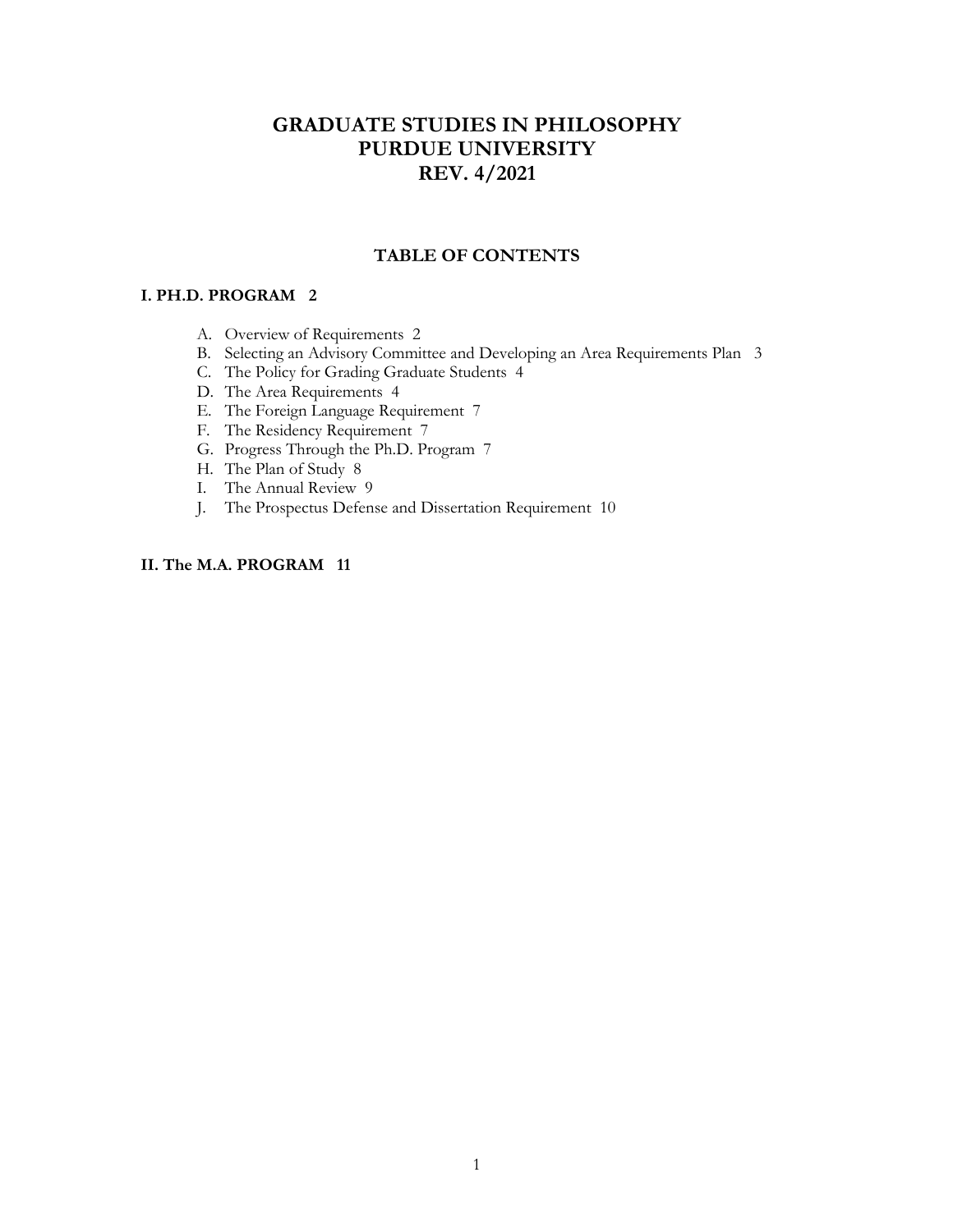# **I. PH.D. PROGRAM**

### **A. Overview of Requirements**

The Ph.D. program comprises two stages:

**First Stage:** During their first two years, students pass 12 graduate courses, pass an area exam, and fulfill course distribution requirements in four areas:

- i. Metaphysics, Epistemology, and Science;
- ii. History of Philosophy;
- iii. Value Theory; and
- iv. Formal Methods.

Students must also fulfill a Foreign Language or Other Tools of Research requirement, usually in Ancient Greek, French, German, or Latin.

**Second Stage:** At the beginning of the third year of graduate studies, students begin work on a dissertation prospectus and continue to take (or audit) courses, including the dissertation seminar. Once the prospectus has been completed and successfully defended, students begin working on their dissertation. They are encouraged to complete their dissertation by the end of their fifth year at Purdue.

The following tables summarize the requirements that must be met during each stage of the Ph.D. program. **Note:** All incoming Ph.D. students must take 12 courses, but students coming to Purdue from MA programs in philosophy may transfer up to two courses to count toward area requirements.

| Ph.D. Requirements              | Coursework                                                                                                                                                                                                       | Foreign Language                                                                                                                                                                                                   | Areas of Competency                                                                                                                                                                                                                                                                                                                        | Completion                                                                                                                                                                                        |
|---------------------------------|------------------------------------------------------------------------------------------------------------------------------------------------------------------------------------------------------------------|--------------------------------------------------------------------------------------------------------------------------------------------------------------------------------------------------------------------|--------------------------------------------------------------------------------------------------------------------------------------------------------------------------------------------------------------------------------------------------------------------------------------------------------------------------------------------|---------------------------------------------------------------------------------------------------------------------------------------------------------------------------------------------------|
| First stage<br>(Pre-prospectus) | General<br>requirement<br>Take 12 graduate<br>$(500- or 600-)$<br>level Purdue<br>courses, with a<br>cumulative GPA<br>of 3.3 or better.<br>At least 11 of<br>these courses<br>must be<br>philosophy<br>courses. | <b>General</b><br>requirement<br>Establish<br>proficiency in 1<br>foreign language<br>via coursework<br>or exam (or, with<br>special<br>permission, in<br>some area<br>outside of<br>philosophy via<br>coursework) | Course Distribution<br>requirement<br>Establish<br>competency in 4<br>areas of philosophy:<br>(a) Metaphysics,<br>Epistemology,<br>and Science;<br>(b) History of<br>Philosophy;<br>(c) Value Theory;<br>Formal Methods.<br>(d)<br>Area exam<br>requirement<br>Pass a written and<br>oral exam in an<br>intended area of<br>specialization | Year 2<br>Complete at least<br>three course<br>distribution<br>requirements by<br>the end of year 2.<br><u>Year 3</u><br>Complete all pre-<br>prospectus<br>requirements by<br>the end of year 3. |

*Table 1—Pre-Prospectus Requirements*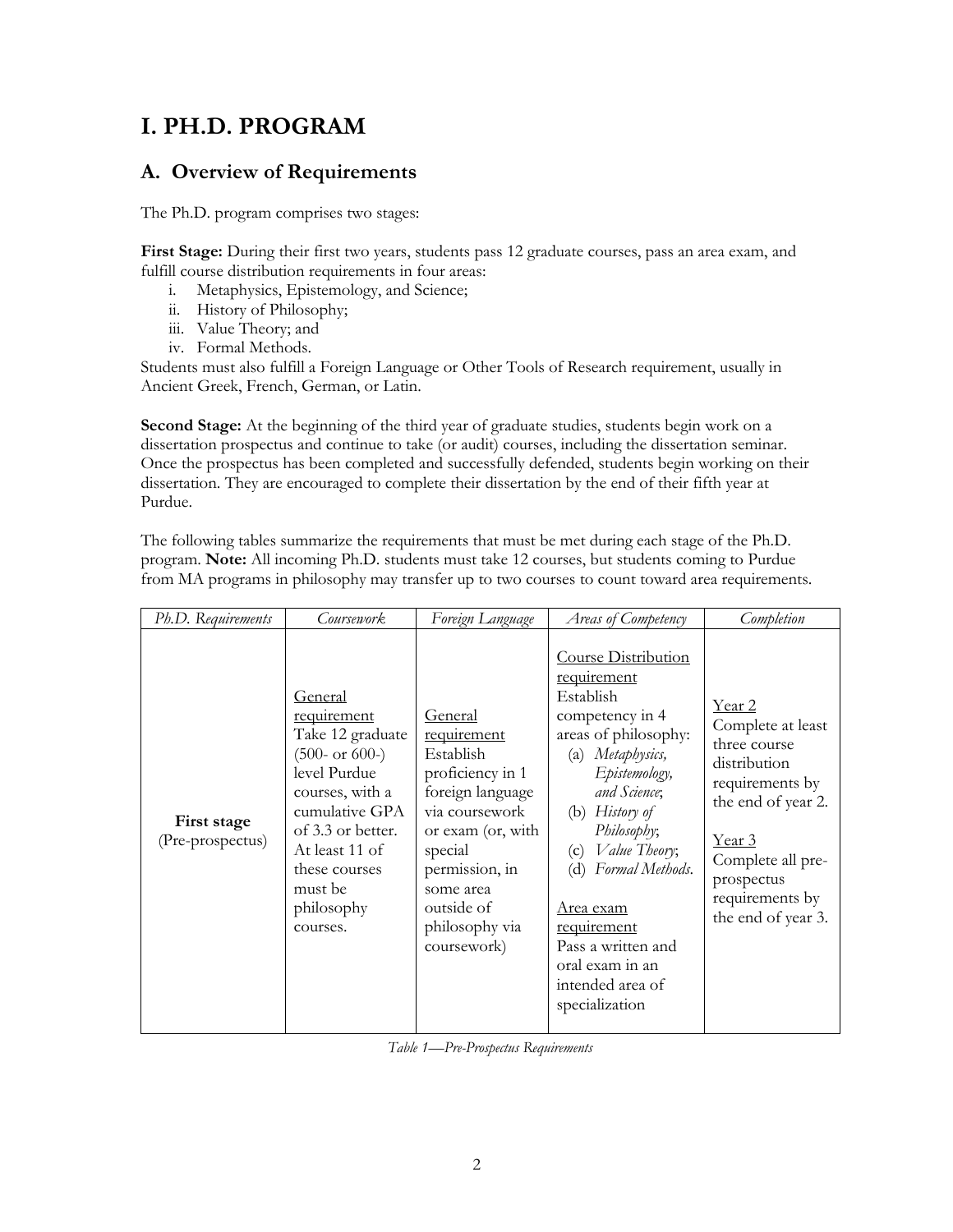| Ph.D. Requirements                               | <i>Coursework</i>                                                                                                                                                                                                                                                                                      | Foreign Language | Areas of Competency | Completion                                                                                                                                                 |
|--------------------------------------------------|--------------------------------------------------------------------------------------------------------------------------------------------------------------------------------------------------------------------------------------------------------------------------------------------------------|------------------|---------------------|------------------------------------------------------------------------------------------------------------------------------------------------------------|
| Second stage<br>(Prospectus and<br>Dissertation) | <b>Auditing</b><br>requirement<br>Take (or audit)<br>at least one<br>graduate (500- or<br>$600$ -level)<br>Purdue<br>philosophy class<br>each semester<br>during first 10<br>semesters.<br><b>Dissertation</b><br>seminar<br>Take the<br>dissertation<br>seminar (offered<br>as 680) at least<br>once. | N/A              | N/A                 | Year 4<br>Pass prospectus<br>defense by end of<br>year 4.<br>Five-year rule<br>Pass dissertation<br>defense within 5<br>years of<br>prospectus<br>defense. |

*Table 2—Requirements for Prospectus and Dissertation*

# **B. Selecting an Advisory Committee and Developing an Area Requirements Plan**

### **The First Contact with the Director of Graduate Studies**

Upon entering the graduate program, each student must communicate with the Director of Graduate Studies, who will assist him or her in planning the first semester of work.

### **Selecting and Meeting with the Advisory Committee**

At the beginning of the second semester, each student must, in consultation with the Director of Graduate Studies, first select and then meet with an *Advisory Committee*, consisting of three faculty members who match the student's individual needs and interests. This committee will aid the student by suggesting courses and areas of study which will foster his or her interests and remedy any deficiencies in his or her background, and it will guide the student's work until his or her admission to Ph.D. candidacy. Students may, with the approval of the Director of Graduate Studies, make changes to their Advisory Committee.

### **Developing an Area Requirements Plan**

In consultation with the Advisory Committee, first year students must develop a plan on how to meet the area requirements. This plan must be submitted before the Graduate Committee holds its annual review of progress in late February; thus, first year students should request a meeting of his or her Advisory Committee during January or February. To reflect any changes in their interests, students may from time to time, in consultation with their Advisory Committee, modify the Area Requirements Plan.

As soon as possible after the Advisory Committee has approved a student's tentative Area Requirements Plan, the student should give the Director of Graduate Studies a copy of it. The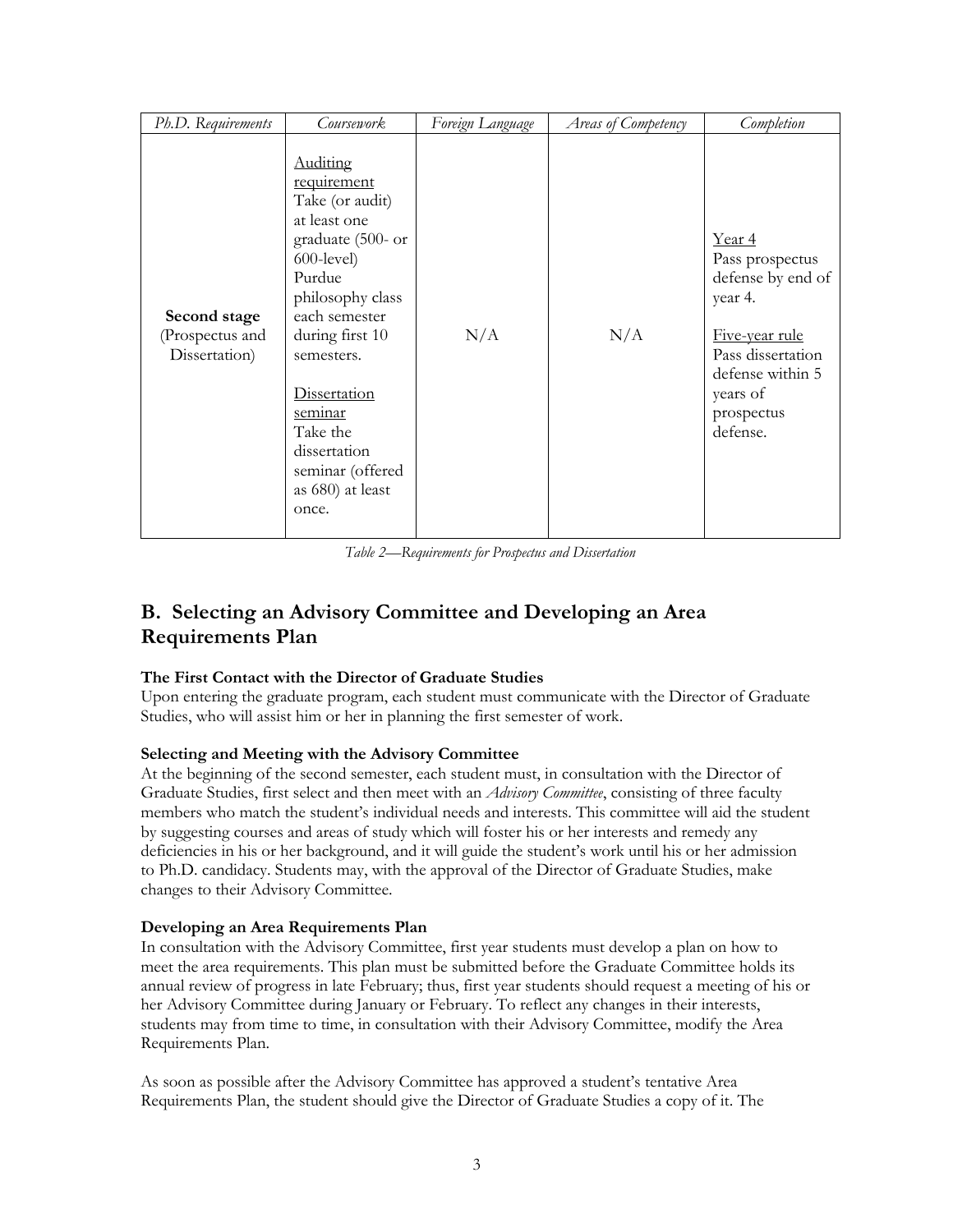Director will review the plan to make sure that it is consistent with the formal guidelines and general expectations of the department. If questions arise, the Director might consult with the Advisory Committee about possible changes. Any subsequent changes to the plan should be similarly submitted and reviewed as promptly as possible.

During January or February of the *second* year of graduate studies, each student will again meet with the Advisory Committee to review the student's course grades and written work. In order to evaluate the student's progress during his or her first year and first semester of the second year, the Advisory Committee may consult with other faculty members who have worked closely with the student.

**Transfer of two graduate courses:** Students coming to Purdue from MA programs in philosophy may **transfer up to two courses** (and corresponding credits) from their MA program. Students must have earned at least a flat-B grade in the relevant course, and ideally should discuss the possibility of making any transfers at their first advisory committee meeting. These transfers can also be used to satisfy course distribution requirements, given that they will have been approved by the DGS in consultation with whomever teaches the mostly closely analogous course here at Purdue. However, grades from those transfer courses used to satisfy course distribution requirements will **not** be taken into account in calculating the B+ average required in the relevant area. To apply for a course to transfer and/or satisfy a course distribution requirement, a student must provide (a) the syllabus from the course; (b) a short rationale how the course fits the area they wish to use it for; and (if requested) (c) written work from the course in question. **The process for transferring credit must be completed by the end of the student's second year of study.**

# **C. The Policy for Grading Graduate Students**

Faculty members who teach any course in which graduate students are registered must, at the end of the semester, submit to the graduate secretary a departmental evaluation form for each philosophy graduate student in the course. On this form, the faculty member should state the student's grade for the course and supply a short statement describing the student's performance. The evaluation forms are available from the departmental graduate secretary.

The graduate secretary will file these evaluation forms, for use by the Advisory Committee and the Graduate Committee in its annual progress review. Apart from this use, the grades and comments are to remain confidential. Graduate students are entitled to access their grade reports.

### **Auditing Courses**

All graduate students still working towards completion of their degree must take or officially audit at least one graduate course each fall and spring semester for each of their first 10 semesters in the program. Exemption from this requirement may be given by the DGS to graduate students in special circumstances.

When auditing a course, the student must consult with the instructor to determine the course requirements for auditing students (attendance, class participation, etc.). If at the end of the course the student satisfies the requirements, the instructor must submit the evaluation form mentioned above and enter 'Audit' in the space normally used to indicate the grade. Students may not list an audited course on their CV unless the instructor of the course has submitted such a report.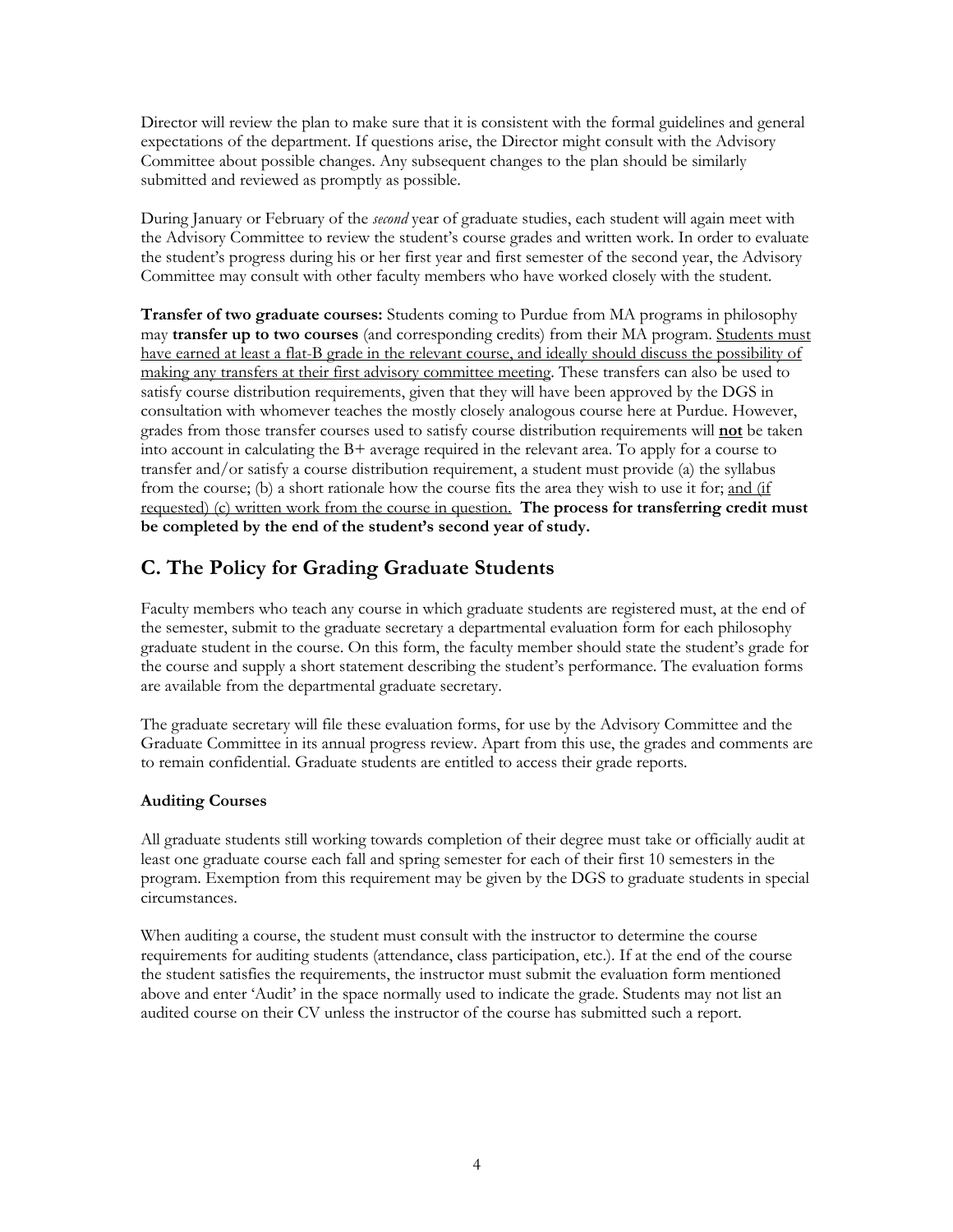### **D. Course Distribution Requirements and Area Exam**

### **1. Twelve-course requirement**

Students must pass 12 graduate level courses (totaling 36 credit hours) with a cumulative Purdue GPA of 3.3 or higher. These courses must all be taken for a grade. At least 11 of these courses must be philosophy courses—that is, either Purdue courses with a PHIL prefix or approved transfer courses. Any non-philosophy course counted towards satisfying this requirement must be taken at Purdue. The following PHIL courses may not count towards satisfying this requirement: 561, 562, 564, 571, 572, 680 (when it is a Dissertation Seminar), 698, and 699. No more than two Directed Reading courses (PHIL 590s) may count towards satisfying this requirement.

### **2. Distribution requirements**

**Metaphysics, Epistemology, and Science**: Students must pass three courses with an average GPA of 3.3 or higher. Courses normally used to fulfill this requirement are 506, 507, 510, 525, 532, 535, 545, 551, 552, and 665. Students must take 525 or 532.

**History of Philosophy**: Students must pass two courses with an average GPA of 3.3 or higher. Courses normally used to fulfill this requirement are 501, 502, 503, 505, 601, 683, 684, and 685.

**Value Theory**: Students must pass two courses with an average GPA of 3.3 or higher. At least one of these courses must be an ethics course. Courses normally used to fulfill the value theory requirement are 520, 524, 540, and 624.

**Formal Methods**: Students must pass one course with a grade of B or better or a written exam (on material equivalent to PHIL 553) administered by the department. The course normally used to fulfill this requirement is 553. Substitutions for 553 are permitted only in years in which 553 is not offered.

Subject to the approval of a student's advisory committee, appropriate graduate level PHIL courses not listed as "normally" fulfilling some distribution requirement (e.g., because they have variable content) may count towards fulfilling that requirement. Typically, Directed Reading courses (PHIL 590s) may not be used to satisfy distribution requirements. Exceptions may be made if a course needed to fulfill a requirement is not available.

### **3. Area exam**

Students must pass a written and oral exam in the area of their intended dissertation. A student's advisory committee, in consultation with the student, will conceptualize the area that the student is expected to master. This area must be substantially broader than any intended dissertation topic and will typically be one of the standard areas listed as an AOS in job advertisements (e.g., ethics or philosophy of science or ancient philosophy). It might also be a hybrid of at most two areas or subareas if the student has an intended dissertation topic that spans more than one area. Once the target area or areas are identified, the DGS, in consultation with the student, will determine the composition of the examination committee and the exact dates and times of the written and oral exams. No later than one month after the examination committee is constituted, the chair of that committee will provide the student with an appropriately diverse reading list to help them prepare for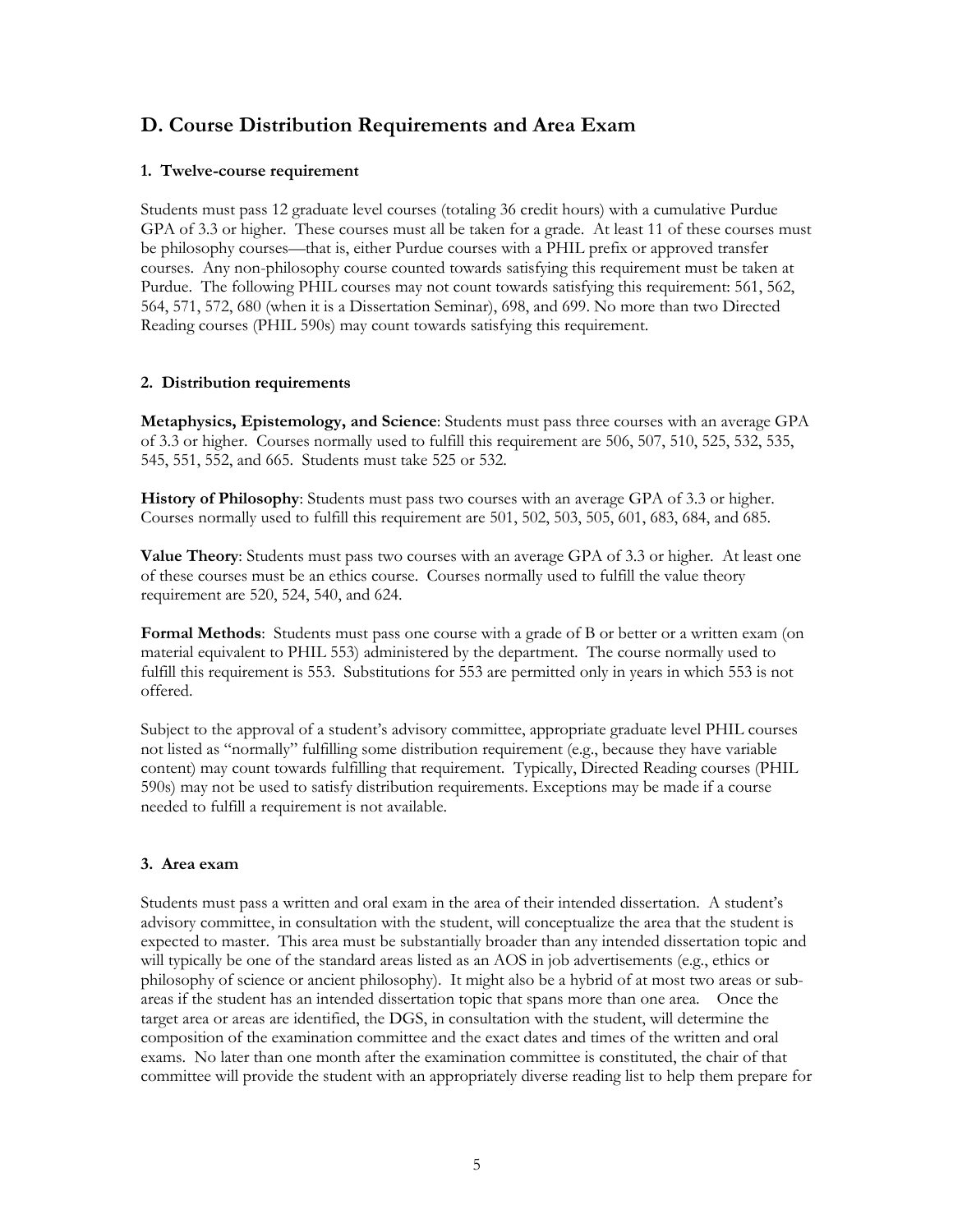the exam. The chair will also submit the list (and the exam when it is written) to the DGS or department for future exam committees to use as they see fit.

### **THE AREA EXAM: GUIDELINES AND FURTHER DETAILS**

### **Grades**

The grades for an area requirement examination are 'pass' and 'fail'. The faculty members on the examination committee may note in writing or oral communication whether a pass was 'high' or 'low.'

### **The Structure of an Area Examination**

An area requirement examination consists of two components:

- (a) a written "take-home" part worth 60% of the total grade, and
- (b) an oral exam worth 40% of the total grade.

Both components are administered by the same committee.

### **Scheduling an Area Examination**

Examination periods are in August and January, falling within the week prior to the beginning of Fall and Spring classes. Students intending to take an area examination in an upcoming examination period must notify the Director of Graduate Studies during the preceding semester.

### **Excusing Oneself from a Scheduled Examination**

Students who have registered their intention to take an area examination in an upcoming period are expected to take the exam in that period. Requests to be excused from a scheduled examination must reach the Chair of the Graduate Committee no later than four weeks prior to the start of the examination period. Except in extraordinary circumstances, failure to take a scheduled examination without a proper excuse will count as failing the exam.

#### **The Written Component**

At the beginning of the exam period, students taking a particular exam will be given a list of questions and asked to write essays on a specific number (usually 3). These essays should typically be 1225-1750 words, with a maximum of 2500 words, each. The essays are due three days from the time the questions are made available. Questions will be designed and graded with the understanding that students are being tested for familiarity with, and ability to come to grips with, philosophical issues and problems.

#### **The Oral Component**

Except for unusual circumstances, the oral exam takes place during the first week of classes. Questions should focus on the topics of the essays, but may be broad enough to test the student's understanding of the context in which those topics and issues arise. Upon completion of the exam, the committee will file a written report, which will be given to the student. A copy of it will be placed in his or her file.

#### **Failed Examinations**

A student who fails an area examination may repeat it, provided the student's work is otherwise of good quality. However, normally no student will be permitted to attempt passing an area examination more than twice.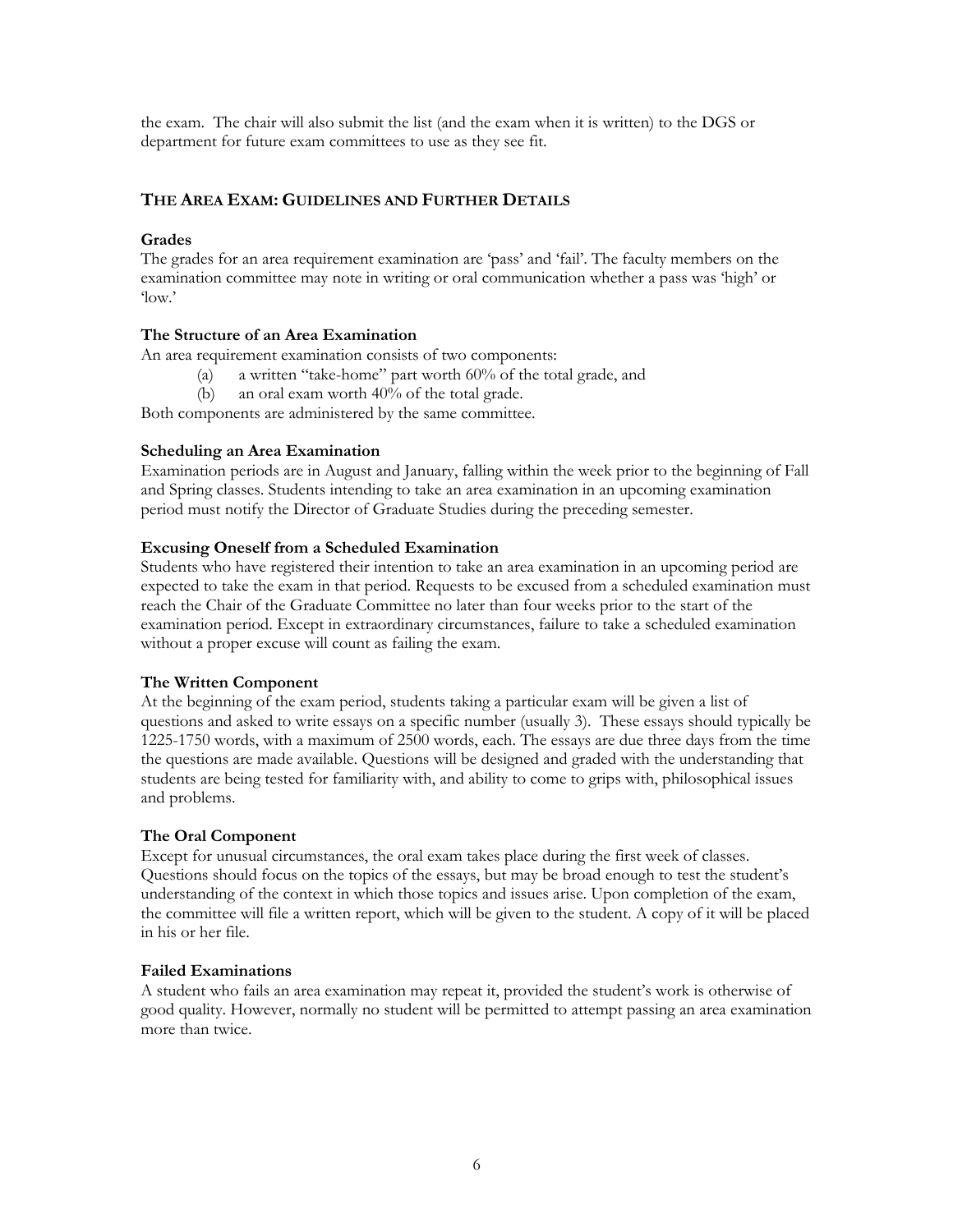### **THE COURSE DISTRIBUTION REQUIREMENT: GUIDELINES AND FURTHER DETAILS**

### **No Double Dipping**

A (token) course used to satisfy one area requirement will not count towards satisfying any other area requirement.

#### **Formal Methods Requirement**

It is expected that students will have taken the approved course in logic for this area requirement, which is normally PHIL 553, by the end of their second year, unless they plan to satisfy the Formal Methods requirement by examination.

## **E. The Foreign Language or Other Tools of Research Requirement**

Before a student may advance to Ph.D. candidacy, he or she must satisfy this requirement in one of two ways:

**Option 1** (default): reading competence in one foreign language is required. This language must be German, Ancient Greek, French, or Latin unless the Director of Graduate Studies and the Department Head recommend that some other language be substituted if it is deemed useful to the student's research. This requirement must be satisfied either by means of a written translation examination administered by the Department of Philosophy or by passing (with a grade of B or better) the appropriate 205 (or analogous) course in the Department of Foreign Languages and Literatures. (Additional languages may be required by the nature of the student's Ph.D. research; this shall be determined by the student's dissertation committee.) A student sitting for the translation examination will be allowed the use of a lexicon and a dictionary. The exam time will be 90 minutes. The examiner(s) will be appointed by the Director of Graduate Studies from among the faculty of the Philosophy Department.

**Option 2** (special permission required) An alternative way to satisfy this requirement is by taking two courses of a similar subject matter outside of philosophy that are deemed useful to a student's dissertation research. Students desiring to take this alternative pathway must

- 1) Discuss with and get the approval of their advisory committee
- 2) Submit a one-page written justification laying out the grounds for taking this pathway and stating how it will benefit their planned research
- 3) Get the approval of the Graduate Committee

### **F. The Residency Requirement**

The total number of hours of academic credit used to satisfy residency requirements consists of all course credit hours that appear on the plan of study, other graduate course credit hours with grades of C or better that appear on the Purdue transcript, and research hours that appear on the Purdue transcript.

- 1. At least **one-third** of the total credit hours used to satisfy the degree requirements must be earned (while registered for doctoral study) **in continuous residence** on the Purdue campus where the degree is to be granted.
- 2. At least **90** credit hours are **required**.
- 3. Graduate courses taken from any accredited university may contribute **30** credit hours toward satisfying this residency requirement, provided those credit hours have not been applied toward another degree.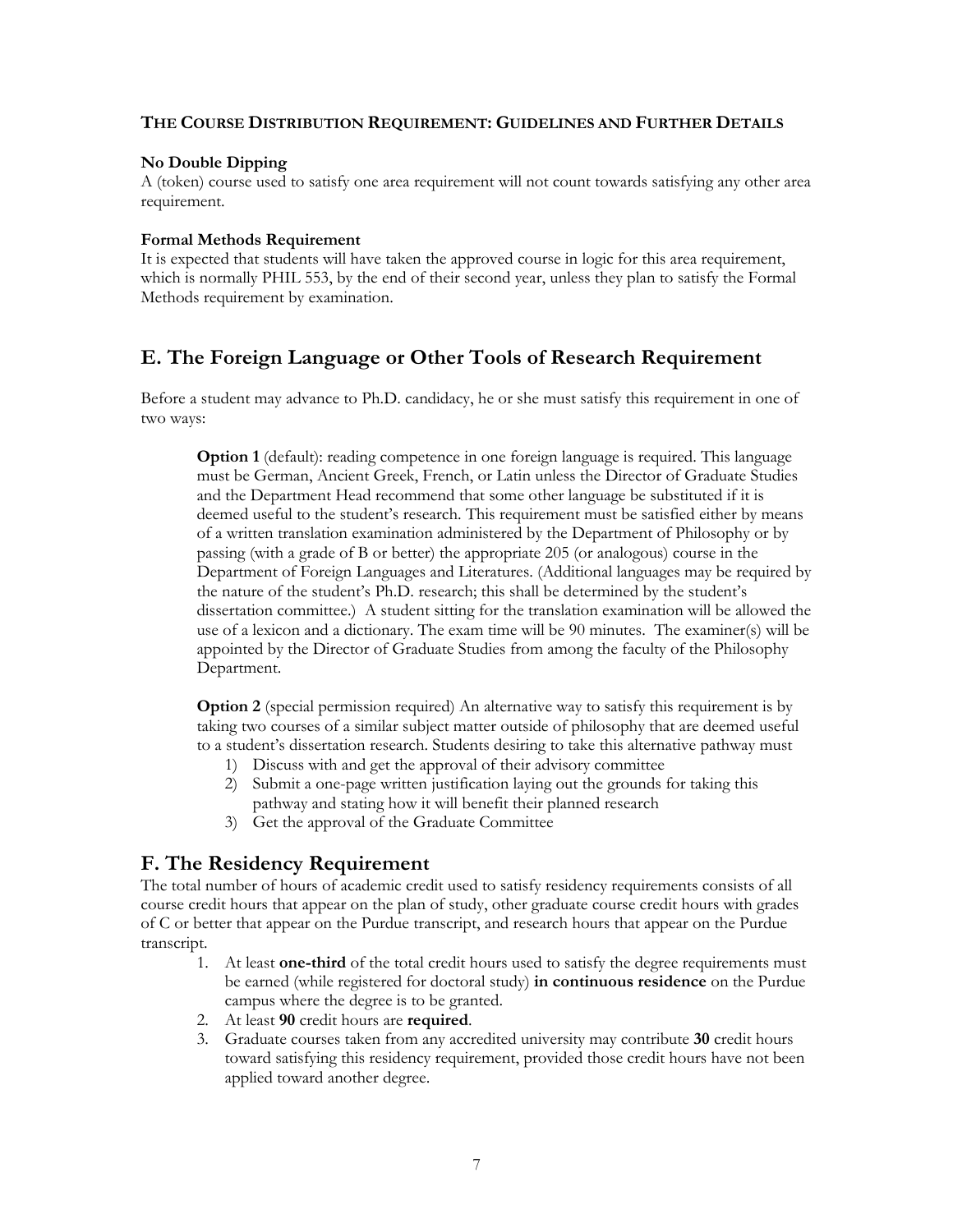In fulfilling these requirements, a maximum of **18** credit hours will be allowed from any one semester.

## **G. Progress Through the Ph.D. Program**

### **Timetable for Completing the Course Requirements**

During the first stage of the program, students will normally take three or four classes a semester, until all the course work for their 12-course and course distribution requirements is completed. Students are *encouraged* to complete at least one of their distribution requirements by the end of their first year and *required* to complete:

- (a) at least **three** course distribution requirements by the end of their **second** year;
- (b) **all** course requirements by the end of their **third** year.

In case of extenuating circumstances, students may petition the Graduate Committee to be excused from one or more of these requirements.

### **Reviews**

There are important reviews of each graduate student in February of each year. Positive reviews each year are required to remain in good standing in the program. A comprehensive review takes place in the fall of the *third* year of study, and a positive review at this stage is required to continue on to the Ph.D. Students whose fall third year review is negative may be asked to leave the Ph.D. program. In such cases, students may nonetheless receive the M.A. degree if the requirements for that degree have been satisfied.

### **Choosing a Dissertation Topic and Selecting a Committee**

Students should choose a dissertation topic, form a committee, and start working on their dissertation during their third year. It is expected that students defend their prospectus by the end of the third year or early in their fourth. To remain in good standing, students must successfully defend the prospectus by the end of their fourth year. Ideally, students should complete the dissertation within two years, and by the end of their fifth year.

### **Registering for Research Credits**

Students who have begun working on their dissertation must register for the minimum number of research credits (**3**) every semester until the degree is granted. Failure to do so may require students to reapply for admission to the program before their degree can be granted. Also, any student holding a Purdue-funded fellowship, teaching assistantship, or research assistantship must be registered as a full-time student (that is for more than 7 credit hours).

### **The Five-Year Rule**

Students must complete all requirements for the Ph.D., including the dissertation and the final public oral exam, within five years of successfully defending their prospectus. More specifically: by the end of the semester that falls in the fifth calendar year after the semester of a successful prospectus defense. (For example, a student who successfully defends a prospectus in September 2015 must complete all requirements for the Ph.D. by December 2020.)

### **Finishing the Dissertation and Getting Ready for the Job Market**

Students are encouraged to complete their dissertations during the first part of the year in which they plan to enter the job market, as the application and interviewing process for jobs is time consuming.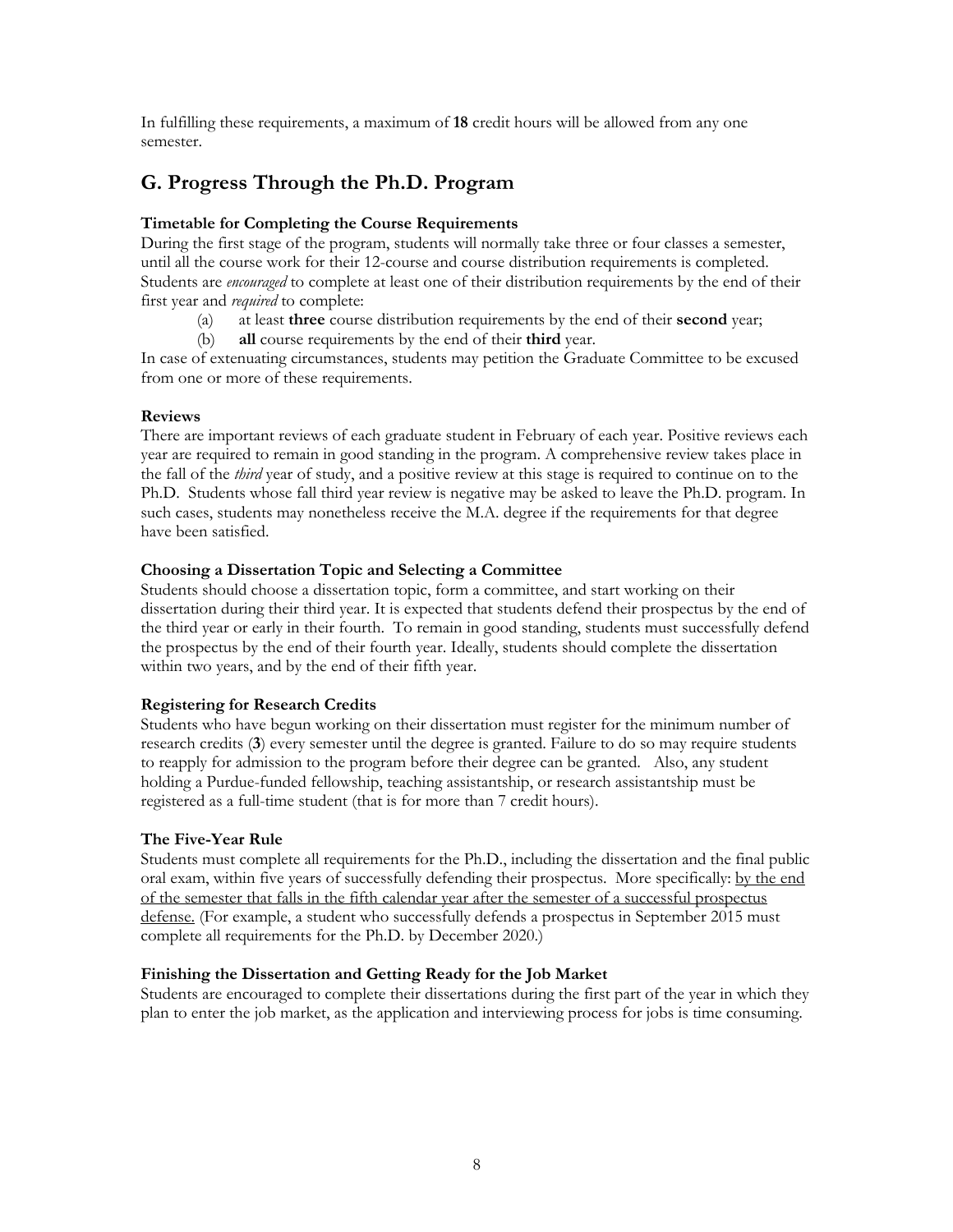# **H. The Plan of Study**

In their second year of study, graduate students must file with the Graduate School a formal *Plan of Study*, which guides academic progress and serves as an academic contract between the student, the advisory committee, and the Graduate School. A Plan of Study can be modified after it is originally filed. All departmental and Graduate School policies related to filing or modifying a Plan of Study must be followed.

Students should file their plan of study electronically. Access to the electronic Plan of Study Generator (POSG) is via the MyPurdue portal. MyPurdue can be found at http://www.mypurdue.purdue.edu. The link for the Plan of Study Generator (POSG) is located under the Academic link. The Graduate School provides access to the POSG.

### *Instructions for Electronically Filing the Plan of Study*

- Once you are in the Academic tab, click on the POSG link. A new browser window will open with the Graduate School links available to you.
- To begin filing your plan of study, click on the *Plan of Study Generator* link, and then click on the *Create New Plan of Study* link. Once in the POSG, refer to the Help buttons located on each page to assist you in using the electronic POSG.
- You do not need to complete the entire form in one sitting; you may save your plan of study and return to it later.
- You may not bookmark any pages within the Graduate School link. To return to the POSG, you must login to MyPurdue.

### *Instructions for Receiving Approval for the Plan of Study*

- When you have completed your plan of study and feel it is ready for review of your advisory committee, submit your plan as a Draft.
- All plans of study must first be submitted as a Draft before you can submit your plan as a Final. While your plan is in Draft status, review it with your advisory committee and the Director of Graduate Studies to ensure that it satisfies department and Graduate School policies.
- Use your draft as a basis to discuss your academic and research goals with your advisory committee members.
- Once your committee has accepted your plan of study, return to the POSG and submit your plan as "Final." The plan of study form will be electronically routed, reviewed and, if approved, signed by your departmental coordinator, your advisory committee, the head of your graduate program, and the Graduate School. You may check the status of your plan at any time by returning to the POSG and clicking on the Display Submitted Plan of Study link.
- Once the Graduate School has approved your plan of study, you should check it every semester to monitor your academic degree progress.

For help with the Plan of Study, some useful links can be found at the Graduate School Policy and Procedures Manual (see section VII).

### **I. The Annual Review**

### **The Evaluation Meeting**

Every year, typically in the spring semester, the Graduate Committee meets to evaluate the progress of all graduate students. At this meeting, the Committee will evaluate the graduate students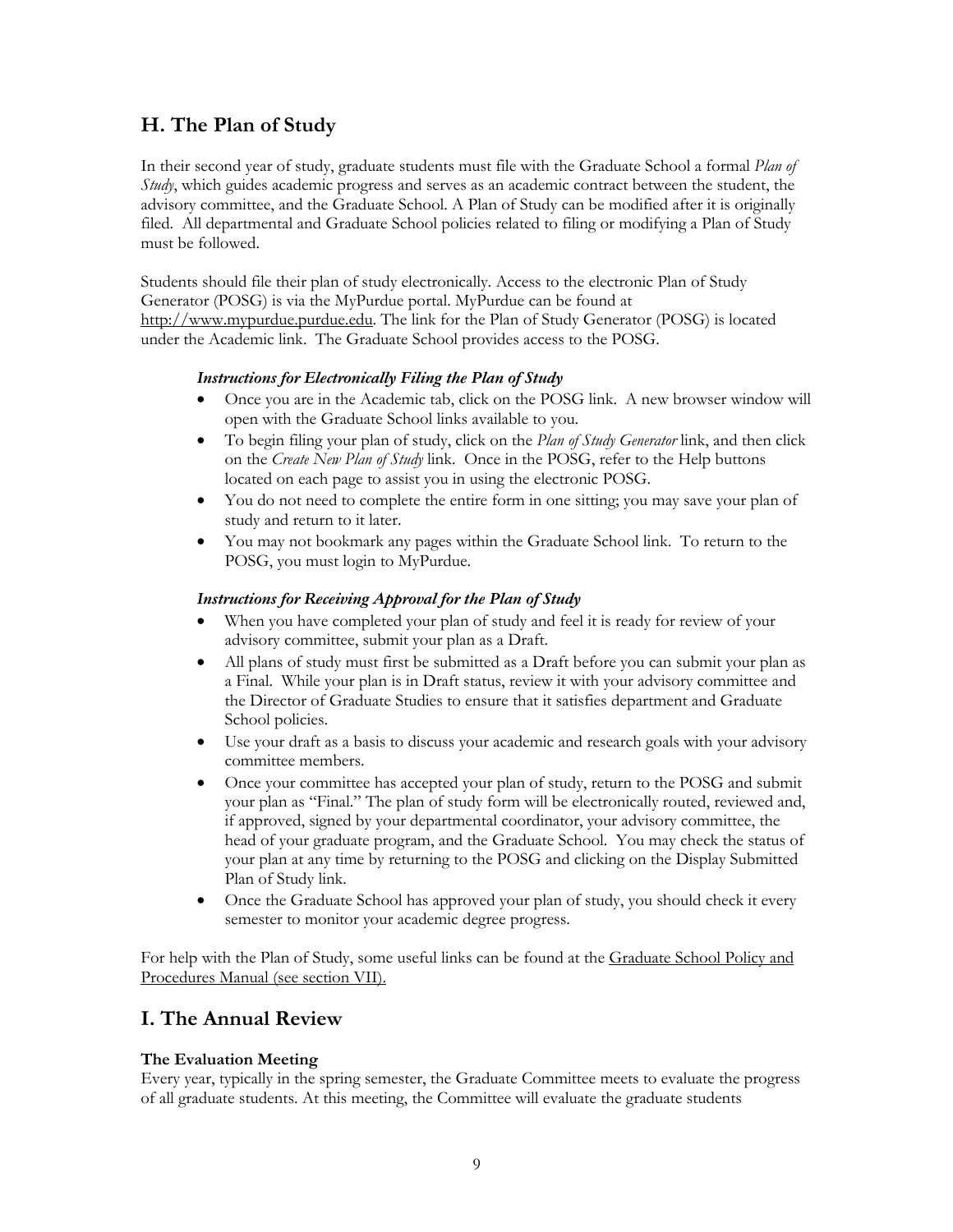independently of considerations of financial aid. At a later meeting, financial aid will be allocated on the basis of the Committee's evaluations.

### **Graduate Student Meetings with the Director of Graduate Studies**

Early in the spring semester the Director of Graduate Studies informs the graduate students of the date for the Evaluation Meeting. Prior to the Evaluation Meeting, each graduate student needs to schedule a meeting with the Director of Graduate Studies to review the student's progress through the program thus far. The purpose of these meetings is to ensure that the Graduate Committee has full, accurate, and up-to-date information about his or her progress. Graduate students' progress will be assessed as either *Satisfactory***,** *Satisfactory with Reservations***, or** *Unsatisfactory*.

### **Third Year Comprehensive Review**

Each graduate student will also get a **Comprehensive Review** during the spring of his or her **third year** of study. A positive review at this stage is required to continue in the program. This Comprehensive Review is conducted by the DGS, and will take into account grades, faculty reports, and other indicators of past and potential in scholarship, teaching, and overall conduct and departmental citizenship. Students whose Comprehensive Review is negative may be asked to leave the Ph.D. program with an M.A.

Decisions to deny a graduate student from entering the next stage of the Ph.D. program will be made not by the DGS alone but by the graduate committee collectively. Such decisions will be reported to all tenured and tenure-earning faculty members in the Department prior to any final action being taken. A single member can call a department meeting at which a majority vote of the members present can overturn the graduate committee's decision.

### **Late Stage Non-Performance**

In rare cases, graduate students have advanced to candidacy but fail, by the 5<sup>th</sup> calendar year after the prospectus defense, to complete their dissertation or to schedule their final oral examination. In such cases, the Department Head will, after consulting with the Director of Graduate Studies and the Graduate Committee, decide whether the student should be terminated from the program or given a grace year to complete all requirements. (See Section E, Progress Through the Ph.D. Program, above.)

### **J. The Prospectus Defense and the Dissertation Requirement**

### **The Dissertation Director and Committee**

Upon completing all course requirements, the area exam, and the language or other tools of research requirement, a student must, in consultation with the Director of Graduate Studies, choose a Director for their dissertation, and select a dissertation committee composed of three faculty members. (The Director is also the chair of the dissertation committee.)

### **The Prospectus Defense**

The student should compose a dissertation prospectus and submit it to the committee. When the members of this committee have read the prospectus and discussed it with the student, the Dissertation Director will schedule a defense of the prospectus, in order to determine whether the student's background is sufficient for dealing with the topic. After successfully defending the prospectus, the student advances to Ph.D. candidacy.

### **The Dissertation**

The student will write the dissertation under the direction of their Dissertation Director. It is not required that the dissertation consist of a lengthy treatment of a single topic. A small collection of